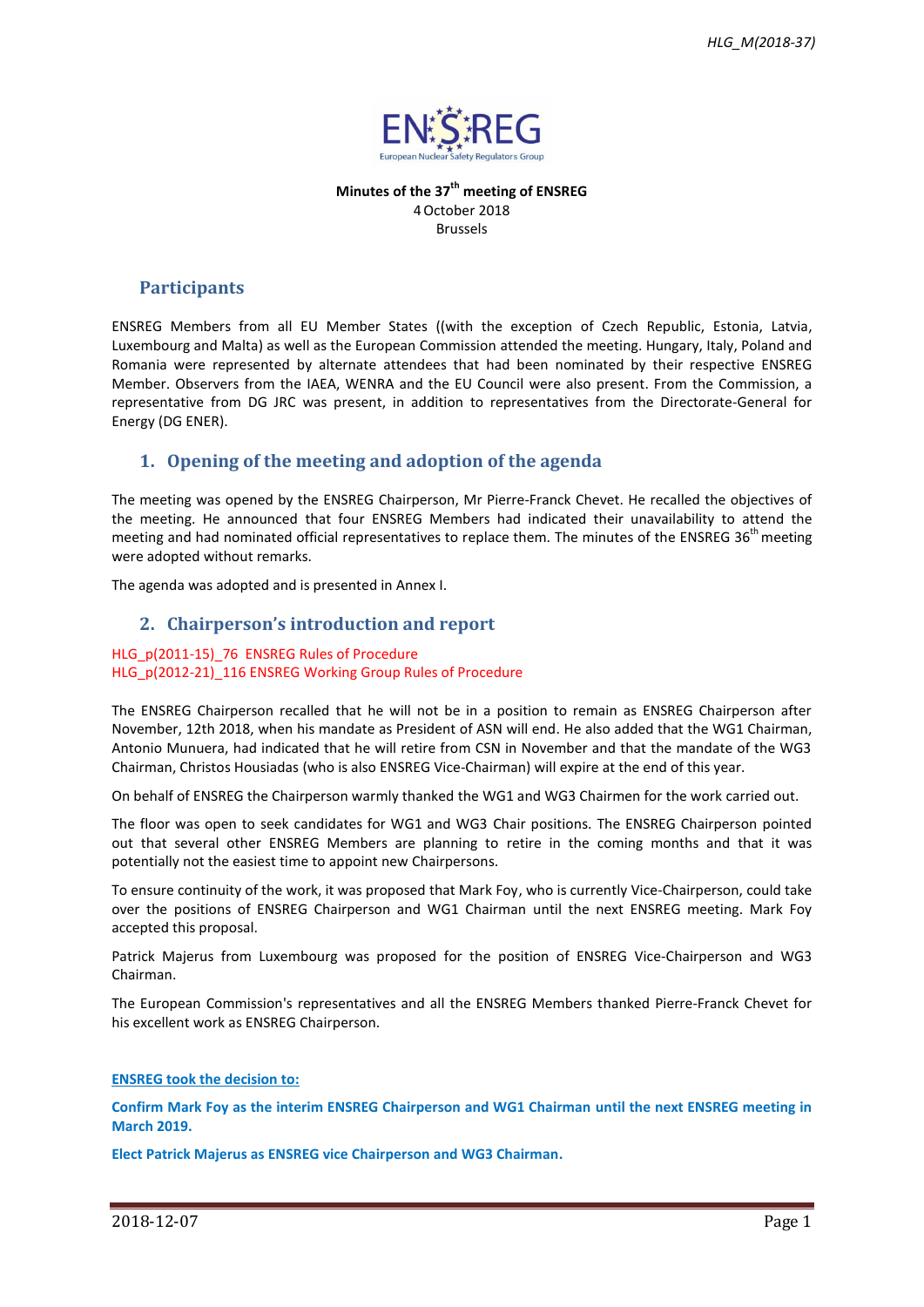### **3. Topical Peer Review 2017** HLG r(2018-37) 422 1st Topical Peer Review Report HLG r(2018-37) 423 1st TPR country findings HLG r(2018-37) 424 1st Topical Peer Review- results presentation

The ENSREG Chairperson introduced the key topic of this plenary meeting, namely the 1<sup>st</sup> Topical Peer Review (TPR) on ageing management. He gave the floor to the TPR Board Chairman, who started by presenting the process for the TPR, highlighting the most recent steps, the feedback received from participating countries and the main outcomes of the peer review, which are the TPR report and the country findings.

He indicated that since the last ENSREG plenary meeting, a period of consultation with participating countries had been held from 4 to 14 September, following which the TPR report had been finalised (21 September). Country findings have been submitted twice to participating countries (the first time in June and again between 10 and 17 September). The TPR report and country findings were sent to ENSREG Members on 24 September 2018 in preparation for this plenary meeting.

In his detailed presentation the TPR Board Chairman emphasized the following points:

- Steps taken
- Feedback from Countries
- Questions related to Long Term Operation
- Transparency in the process
- Definitions for Findings' Categories
- Findings and National Action Plans
- Main results from the TPR
- Country-specific findings
- Recommendations to ENSREG
- Next steps

The TPR Board Chairman emphasized that the exercise had allowed participants to share their experience and identify "Good Practices", as well as "Areas for Improvement" and "Challenges", at an EU and/or at countryspecific level for each topic. He stressed that, despite the quality work and improvements made during the exercise, further work is needed to draw conclusions from the whole exercise and improve the process for the next TPR.

The ENSREG Chairperson recognized the significant effort and contribution of all members of the TPR Board, the country experts and the national regulators and operators in undertaking this first TPR. He highlighted that the TPR was an extremely demanding exercise and the first of its kind in the framework of the amended Nuclear Safety Directive. He thanked the Board Chairman, all Board members, as well as all experts who took part in the first exercise. Their proactive, full involvement was key to the success of such a review. He stressed that the peer review is an important achievement related to the amended Nuclear Safety Directive.

After the intervention of the ENSREG Chairperson the majority of the ENSREG Members took the floor to thank the TPR Board and experts for the good job done, to express their support for the TPR report and to highlight the significant challenge that it presented for all the participants (countries, experts, Board members, etc.) to perform the peer review, which resulted in a good product.

Several ENSREG Members (e.g. Germany, Hungary, The Netherlands, Slovenia) emphasized that there are a lot of lessons to learn from this first TPR process. They stressed that several aspects, in particular the short amount of time to examine and comment on the report and country findings, the definitions of findings and the limited transparency regarding the attribution of findings to countries, etc. The majority of these ENSREG Members stated that they did not agree with some of their country findings as worded in the draft document. The ENSREG Chairperson mentioned that the Report and related country specific findings deliver the analysis of the international team of experts, and that national action plans are the right framework for Member States to provide additional information or justification against each finding, as appropriate.

The European Commission's representative thanked the Board for finalising the report and country findings. He stated that the TPR is a requirement of the amended Nuclear Safety Directive and that it was extremely important for the credibility of this process to have allowed sufficient time for developing a quality report and country findings. He pointed out that the exercise is not yet complete and that national action plans and the ENSREG action plan are still to be developed following the peer review exercise.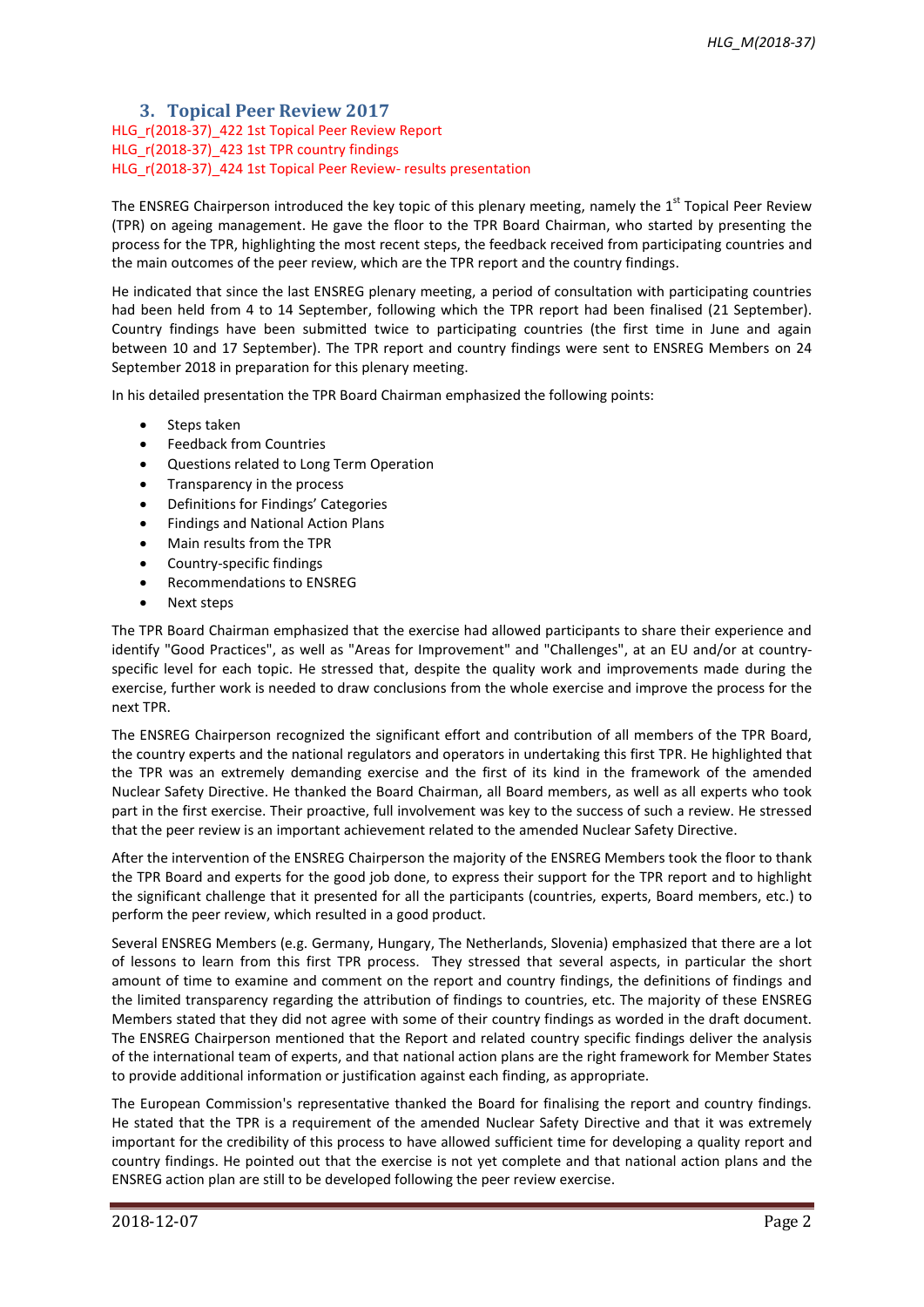Following these statements, a detailed discussion took place between the ENSREG members on how to address the issues raised and - at the same time - publish the TPR report and the country findings at the earliest opportunity. ENSREG members asked the TPR Board to provide detailed information about its decision making process to those countries that disagree with their specific country findings, particularly where the TPR Board had not accepted some of the countries' comments to country specific findings.

To ensure the correct understanding and interpretation of the country findings a short text was developed and agreed during the meeting that provided clarification on the limitations of the findings. This text was added to the introduction of the country specific findings report and addressed the previous concerns expressed by several ENSREG members on the acceptability of the wording of country findings.

It was also confirmed that a public event should be organised before the end of 2018 to present the results of the TPR peer review and that the reports should be published well in advance to allow time for the public to read them.

It was also highlighted that there is a need for ENSREG to publicise the exercise and send a letter to IAEA with its results to check whether the lessons learned could be also taken into account in the Safety Standards, as well as to the WENRA President to check the RL's against the results of the Review.

The Austrian ENSREG Member indicated that the aim is to issue Council conclusions on this exercise under the Austrian presidency.

#### **ENSREG took the decision to:**

**Endorse both the TPR report and country findings** 

**Keep both the TPR report and country findings documents under embargo until 28 October 2018 and publish both documents on the ESNREG Website only after this date.**

**Ask the TPR Board to provide detailed explanations where countries' comments to country specific findings were not accepted by the TPR Board. This should be done by 23 October by re-using part of the Excel table which has already circulated between the Board and the National Contact points of the participating countries**

**Organise a public event on 22 November in Brussels to present the results of the TPR.**

**Prepare a press release and letters from the ENSREG Chairman to the IAEA and to WENRA to publicise the outcomes of the TPR peer review**

**Allow until September 2019 for ENSREG and participating countries to prepare action plans following the publication of the TPR report and country findings**

**[outside of the meeting] ask the WG1 to prepare the frameworks to be used by the Countries for the preparation of the national action plans.** 

## **4. ENSREG Conference 2019**

The ENSREG Chairperson reminded ENSREG Members that it is time to begin preparing the next ENSREG Conference (target date: 6-7 June 2019). He asked for contributions and emphasized the importance of discussing potential topics as soon as possible.

He stressed that a steering Committee and a President should be appointed during this meeting to ensure that the conference is well prepared. He highlighted that the next ENSREG conference should align with the revised ENSREG Work Programme 2018-2020 while also trying to identify new challenges.

A discussion took place among ENSREG members and a candidate emerged as President of the ENSREG 2019 conference: Mr Stefano Laporta, Chairman of WG2 and Coordinator of the ISIN Advisory Board.

Regarding the Steering Committee, several ENSREG members (Spain, Austria, the United Kingdom, and Finland) confirmed that they will each provide a representative for membership of the Steering Committee. No candidate was proposed for the position of Chairman of the Steering Committee.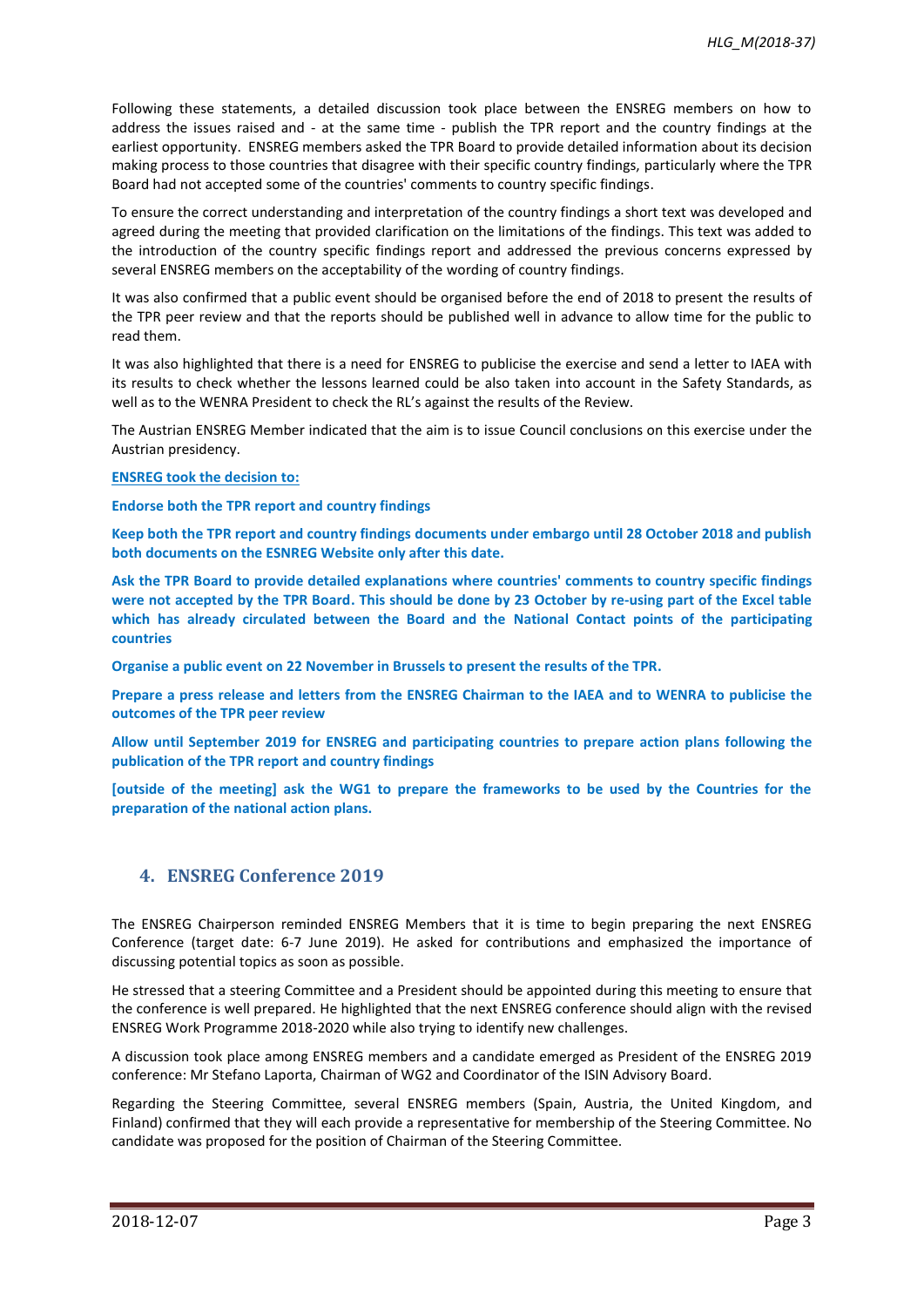In view of the urgency of the matter, the European Commission's representative indicated its willingness to provide extra support to the Steering Committee in the organisation of the next conference.

Several proposals were made as to subjects to be addressed during the next conference:

- Topical Peer Review
- Decommissioning (question of immediate dismantling or not, clearance levels for waste)
- Supply chain (licensing of new components versus use of components with "older" technologies already licensed)
- Knowledge management
- Risk-informed strategies in regulation
- Digitalisation (Artificial Intelligence)
- Regulation of Innovation

#### **ENSREG took the decision to**

**Confirm the date of 06-07 June 2019 for the next ENSREG conference**

**Confirm Stefano Laporta as President of this conference**

**Invite ENSREG members to confirm the names of the Steering Committee members they would like to nominate before the end of October 2018**

**Invite ENSREG members to propose a Chairman of the Steering Committee before the end of October 2018**

## **5. Stress Tests outside of the EU**

ENSREG discussed several items related to Stress Test peer reviews or follow-up missions outside the EU.

#### Belarus:

The European Commission's representative recalled that the Belarus nuclear regulator had accepted ENSREG's request to prepare an Action Plan on how to address the peer review recommendations in line with past practices in all EU stress tests. He stressed that the European Commission has regularly asked the Belarusian authorities to develop a National Action Plan as soon as reasonably practicable, but by the end of 2018 at the latest, to ensure the timely implementation of all safety improvement measures in accordance with their safety significance.

The European Commission has requested that the Action Plan and its implementation undergo a peer review by ENSREG in the future.

#### Turkey:

The European Commission representative informed ENSREG members about recent exchanges between TAEK and DG ENER regarding the stress test on Akkuyu NPP. The European Commission's representative advised that, due to the creation in early July of a new nuclear regulator (NDK) in Turkey, respective responsibilities between NDK and TAEK are being redistributed and that this could delay the preparation of the national Stress test report.

Considering that the NPP is at an early stage of construction, and based on the experience gained from the stress test peer review in Belarus, the European Commission representative suggested that the peer review methodology could be adjusted. Probably a two-phase process would be needed: in a first phase, an ENSREG team would undertake a partial review of the Topic 1 and Topic 2 issues. This first phase could be conducted in 2019.

In a second phase, to be conducted when the NPP is close to entering into operation, the remaining issues would be reviewed (mainly Topic 3 but also the remaining aspects of Topics 1 and 2).

It was agreed by ENSREG members that the details of the modified approach and the timeframe should be discussed at a technical level with TAEK (or with the new regulator that has just been created in Turkey) and an expert nominated by ENSREG members, who would be confirmed at the next plenary meeting.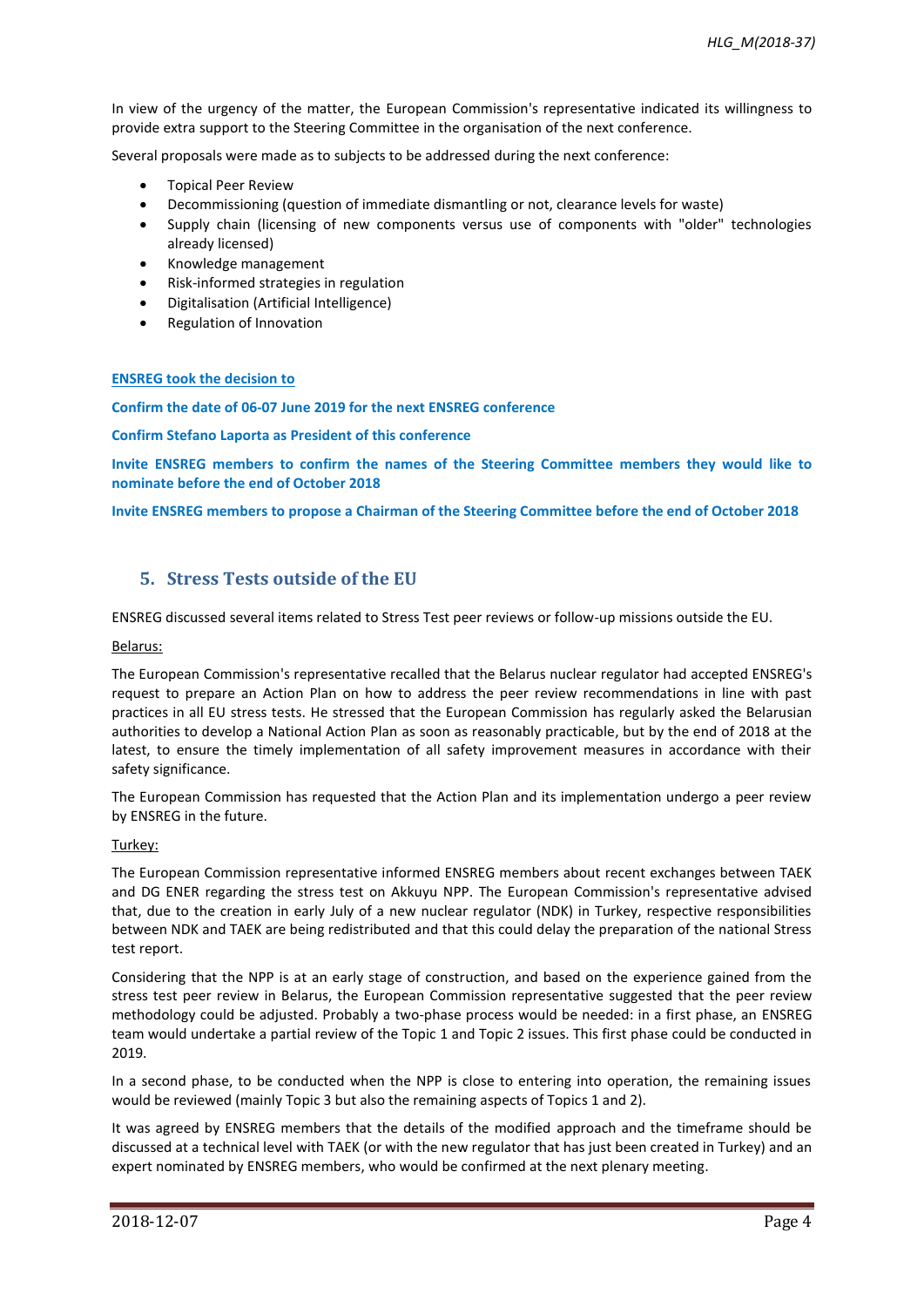#### Armenia:

The European Commission's representative informed ENSREG members that, two years after the peer review in Armenia, it is time, as was done for the other countries which previously went through the EU Peer Review process, to perform an independent peer review of the status of implementation of the Armenian NAcP. To this end, the European Commission confirmed its willingness to organise a follow-up of the Stress Tests peer review in 2019.

The European Commission representative informed ENSREG Members that the Armenian Nuclear Regulatory Authority (ANRA) and Armenian NPP have agreed to host a Stress Test National Action Plan follow-up peer review at the end of 2019.

#### **ENSREG took the decision to**

**Invite ENSREG Members to propose team members, team leaders, board members, etc. for the different Stress Test peer review (Turkey) and follow-up activities (Belarus and Armenia) that should take place in 2019.**

**Nominations from ENSREG members should be received as soon as possible and not later than the next ENSREG meeting in March 2019**

## **6. AOB**

The French ENSREG member indicated that France was willing to lead a WG1 subgroup to work on CSFI according to the ENSREG Work programme 2018-2019.

The representative of the European Commission encouraged ENSREG Members to send representatives to the two IAEA-EC Workshops that will take place in Luxembourg before the end of the year. The first joint workshop will focus on the topic of **"Lessons Learned from IRRS Missions" and will take place in Luxembourg, 27-28 November 2018.**

The workshop aims to serve as a forum for the exchange of information, experience and lessons learned from the IRRS missions conducted since 2014, as well as recent developments and expectations for the IRRS programme for the near future, and for exploring further improvements in the longer term. The workshop will also address experiences and challenges in implementing improvements resulting from the initial IRRS mission recommendations or suggestions. This IRRS workshop will be complemented by a further **one-day workshop on 29 November on lessons learned from IRRS missions in the European Union**.

A second joint workshop is planned on the topic of **Emergency Preparedness and Response – Requirements and Practical Implementation, to be held in Luxembourg 4-6 December 2018**. The event aims to present the respective emergency preparedness and response requirements in IAEA Safety Standards Series No. GSR Part 7, and in EU legislation, including Directives 2013/59/Euratom and 2014/87/Euratom.

**ENSREG took the decision to:** 

**Invite France to propose experts and a mandate for the WG1 subgroup.**

## **7. Next meeting**

**ENSREG 38th plenary Meeting: 25 March 2019**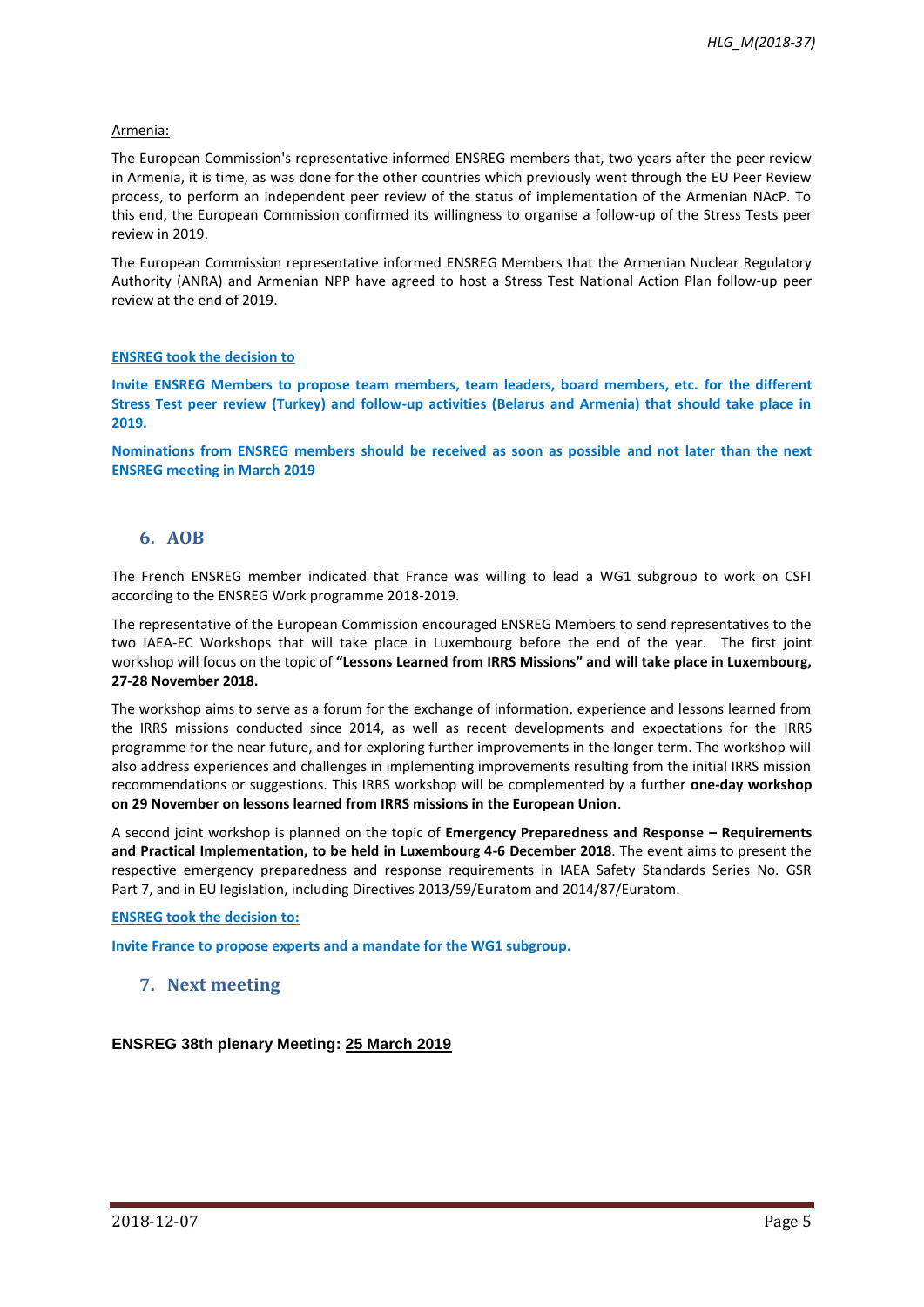# **Annex I**

# **European High Level Group**

## **on Nuclear Safety and Waste Management**

# **37 th meeting of ENSREG**

## Agenda

# **4 th October 2018 (10:00 – 15:00)**

2.B , Albert Borschette building

36, rue Froissart, 1049 Brussels, Belgium

- 1. Opening of the meeting and adoption of the agenda
- 2. Chairman's introduction and report
- 3. Topical Peer Reviews 2017- 2018
	- 3.1. Detailed report from the TPR Board [P. Tiippana]
	- 3.2. Next Steps (public event, follow-up) [P. Tiippana]
- 4. ENSREG Conference 2019
- 5. Stress-tests in outside the EU (Turkey peer review; Armenia followup)
- 6. A.O.B :
- 7. Next Meeting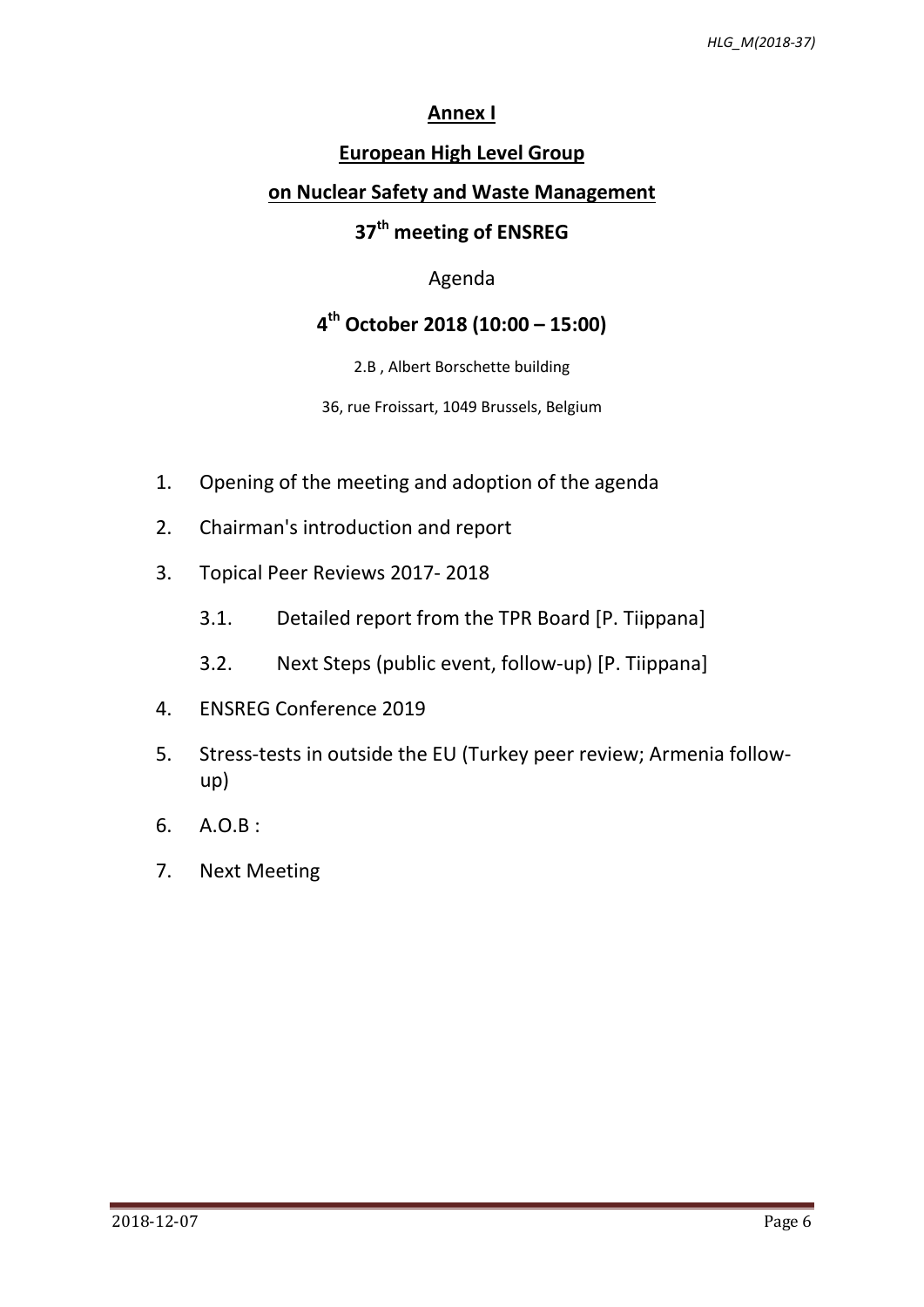# **Annex II**

# ENSREG 37<sup>th</sup> Meeting Presence list

# **Members and experts**

| <b>Country</b>  | <b>Surname</b>       | <b>Name</b>              | <b>Company</b>                                                                                                |
|-----------------|----------------------|--------------------------|---------------------------------------------------------------------------------------------------------------|
| <b>AUSTRIA</b>  | <b>Molin</b>         | <b>Andreas</b>           | Federal Ministry for<br><b>Sustainability and Tourism</b>                                                     |
| <b>BELGIUM</b>  | Hardeman             | <b>Frank</b>             | <b>Federal Agency for Nuclear</b><br>Control (FANC)                                                           |
|                 | <b>Demarche</b>      | <b>Marc</b>              | National Body for Nuclear<br>Waste and Enriched Fissile<br>Material                                           |
| <b>BULGARIA</b> | <b>Stanimirov</b>    | <b>Borislav</b>          | <b>Bulgarian Nuclear Regulatory</b><br>Agency                                                                 |
|                 | <b>Katzarska</b>     | Lidia                    | <b>Bulgarian Nuclear Regulatory</b><br>Agency                                                                 |
| <b>CROATIA</b>  | Medaković            | Saša                     | <b>State Office for Radiological</b><br>and Nuclear Safety                                                    |
| <b>FINLAND</b>  | <b>Tiippana</b>      | Petteri                  | <b>Radiation and Nuclear Safety</b><br>Authority (STUK)                                                       |
| <b>FRANCE</b>   | <b>Chevet</b>        | Pierre-<br><b>Franck</b> | Autorité de Sûreté Nucléaire<br>(ASN)                                                                         |
|                 | Louis                | <b>Aurélien</b>          | Ministère de la Transition<br>Ecologique et solidaire                                                         |
|                 | Joureau              | Frédéric                 | Autorité de Sûreté Nucléaire<br>(ASN)                                                                         |
|                 | <b>Cadet-Mercier</b> | <b>Sylvie</b>            | Autorité de Sûreté Nucléaire<br>(ASN)                                                                         |
|                 | Joerger              | <b>Anais</b>             | Représentation permanente<br>de la France auprès de<br>l'Union européenne                                     |
| <b>GERMANY</b>  | <b>Elsner</b>        | <b>Thomas</b>            | Federal Ministry for the<br><b>Environment, Nature</b><br>Conservation, Building and<br><b>Nuclear Safety</b> |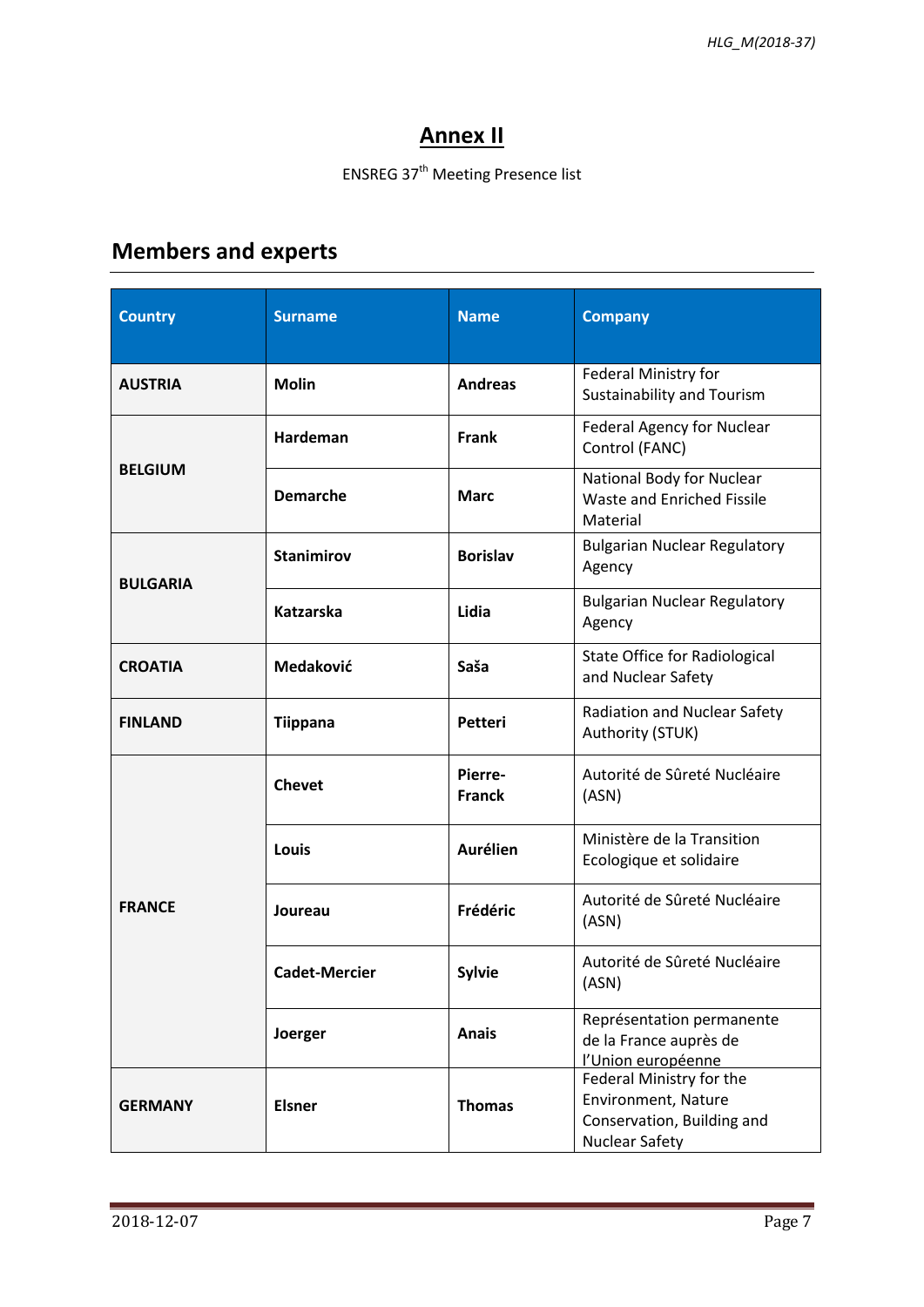|                                  | <b>Maurer</b>             | <b>Charlotte</b> | Federal Ministry for the<br>Environment, Nature<br>Conservation, Building and<br><b>Nuclear Safety</b> |
|----------------------------------|---------------------------|------------------|--------------------------------------------------------------------------------------------------------|
| <b>GREECE</b>                    | <b>Mitrakos</b>           | <b>Dimitrios</b> | <b>Greek Atomic Energy</b><br><b>Commission (EEAE)</b>                                                 |
| <b>HUNGARY</b>                   | Rétfalvi                  | <b>Eszter</b>    | Hungarian Atomic Energy<br>Authority                                                                   |
| <b>ITALY</b>                     | <b>Matteocci</b>          | Lamberto         | Institute for Environmental<br><b>Protection and Research</b>                                          |
| <b>LITHUANIA</b>                 | Šlepavičius               | <b>Sigitas</b>   | <b>State Nuclear Power Safety</b><br>Inspectorate (VATESI)                                             |
| <b>THE</b><br><b>NETHERLANDS</b> | Jansen                    | <b>Rob</b>       | Authority for Nuclear Safety<br>and Radiation Protection                                               |
|                                  | <b>Boom</b>               | <b>Jurrian</b>   |                                                                                                        |
|                                  | <b>Brugmans</b>           | <b>Marco</b>     |                                                                                                        |
| <b>POLAND</b>                    | Koc                       | <b>Michal</b>    | <b>National Atomic Energy</b><br>Agency                                                                |
| <b>PORTUGAL</b>                  | <b>Robalo</b>             | José             | <b>Regulatory Commission for</b><br>the Safety of Nuclear<br>Installations (COMRSIN)                   |
| <b>ROMANIA</b>                   | Saghiu                    | <b>Ivonne</b>    | Nuclear Agency and for<br><b>Radioactive Waste</b>                                                     |
|                                  | <b>Banu</b>               | Roxana           | Permanent Representation                                                                               |
|                                  | <b>Musatescu</b>          | <b>Doina</b>     | of Romania to the EU                                                                                   |
| <b>SLOVAK</b><br><b>REPUBLIC</b> | <b>Turner</b>             | Mikuláš          | <b>Nuclear Regulatory Authority</b><br>of the Slovak Republic                                          |
| <b>SLOVENIA</b>                  | <b>Stritar</b>            | Andrej           | Slovenian Nuclear Safety<br>Administration                                                             |
| <b>SPAIN</b>                     | <b>Munuera</b>            | <b>Antonio</b>   | Spanish Nuclear Safety<br>Council (CNS)                                                                |
|                                  | <b>Marti Scharfhausen</b> | Fernando         |                                                                                                        |